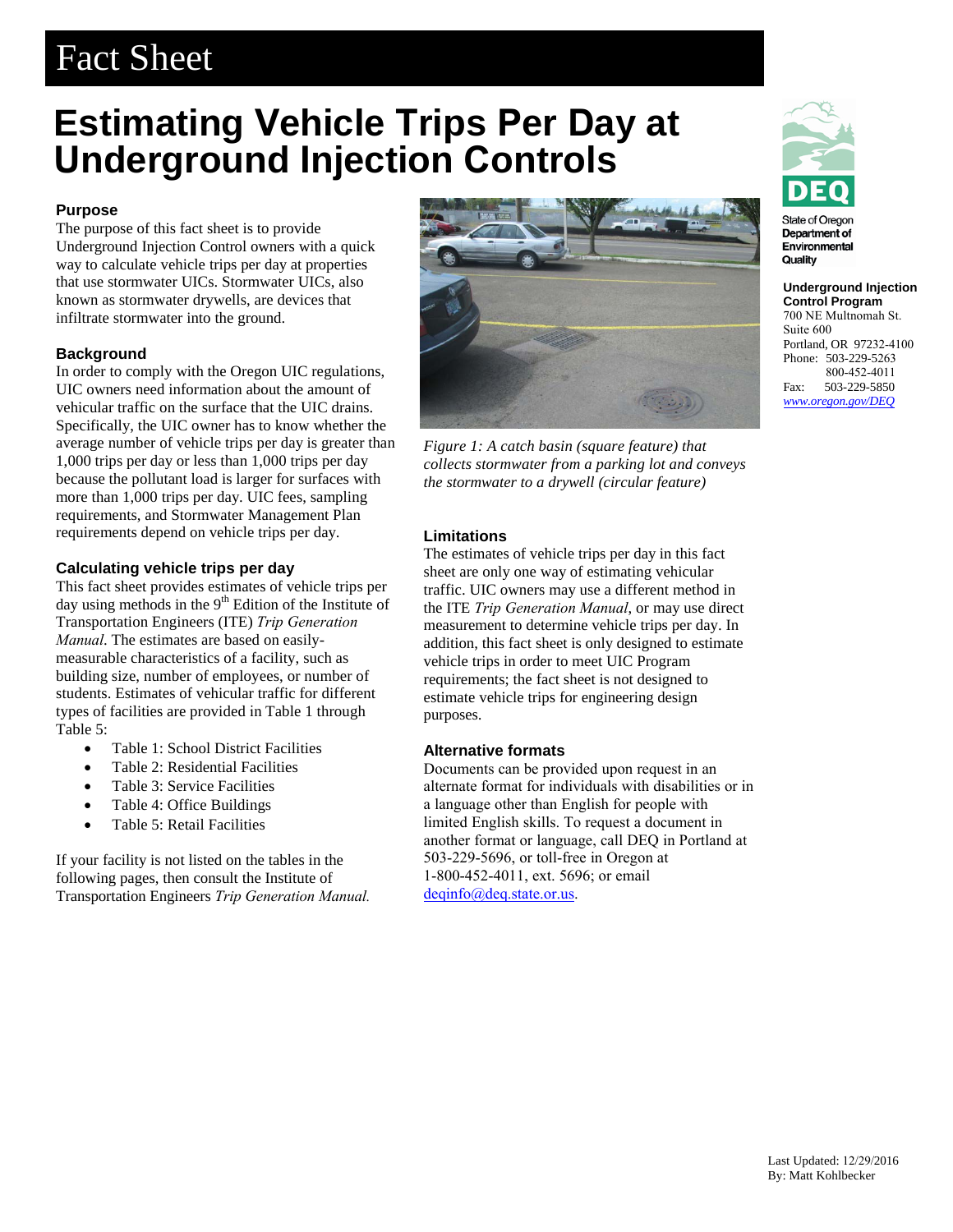| <b>TABLE 1-SCHOOL DISTRICT FACILITIES</b>                                                                                                                                                                                                                         |                                                   |                                                                                                                                                                       |  |  |
|-------------------------------------------------------------------------------------------------------------------------------------------------------------------------------------------------------------------------------------------------------------------|---------------------------------------------------|-----------------------------------------------------------------------------------------------------------------------------------------------------------------------|--|--|
| <b>Land Use</b>                                                                                                                                                                                                                                                   | <b>Criterion</b>                                  | <b>Explanation</b>                                                                                                                                                    |  |  |
| Elementary<br>School <sup>1</sup>                                                                                                                                                                                                                                 | 780 Students                                      | If more than 780 students attend the school, then use $\geq$ 1,000 TPD.<br>If less than 780 students attend the school, then use <1,000 TPD.                          |  |  |
| Middle<br>School <sup>2</sup>                                                                                                                                                                                                                                     | 630 Students                                      | If more than 630 students attend the school, then use $\geq 1,000$ TPD.<br>If less than 630 students attend the school, then use <1,000 TPD.                          |  |  |
| High<br>School <sup>3</sup>                                                                                                                                                                                                                                       | 508 Students                                      | If more than 508 students attend the school, then use >1,000 TPD.<br>If less than 508 students attend the school, then use <1,000 TPD.                                |  |  |
| <b>District</b><br>Offices $4$                                                                                                                                                                                                                                    | 391<br>Employees                                  | If more than 391 employees work at the office, use >1,000 TPD. If<br>less than 391 employees work at the office, then use <1,000 TPD.                                 |  |  |
| <b>Distribution</b><br>Center <sup>5</sup>                                                                                                                                                                                                                        | 590,000 ft <sup>2</sup> of<br>Gross Floor<br>Area | If more than 590,000 ft <sup>2</sup> of gross floor area, then use $\geq$ 1,000 TPD. If<br>less than 590,000 ft <sup>2</sup> of gross floor area, then use <1,000 TPD |  |  |
| Maintenance<br>Facility <sup>6</sup>                                                                                                                                                                                                                              | 147,000 ft <sup>2</sup> of<br>Gross Floor<br>Area | If more than 147,000 ft <sup>2</sup> of gross floor area, then use $\geq$ 1,000 TPD. If<br>less than 147,000 ft <sup>2</sup> of gross floor area, then use <1,000 TPD |  |  |
| Bus Facility <sup>7</sup>                                                                                                                                                                                                                                         | 329<br>Employees                                  | If more than 329 employees work at the office, use >1,000 TPD. If<br>less than 329 employees work at the office, then use <1,000 TPD.                                 |  |  |
| Land use 520 (Elementary School), average TPD on a weekday, average weighted rate<br>Land use 522 (Middle School/Junior High School), average TPD on a weekday, average weighted rate<br>Landuan 520 (Lligh Cabaal), quarage TDD en a weekday regression equation |                                                   |                                                                                                                                                                       |  |  |

Land use 530 (High School), average TPD on a weekday, regression equation  $^3$  Land use 530 (High School), average TPD on a weekday, regression equation  $^4$  Land use 714 (Corporate Hoodquarters Building), average TPD on a weekday.

 $^\circ\,$  Land use 714 (Corporate Headquarters Building), average TPD on a weekday, regression equation<br><sup>5</sup> Land use 152 (High-Cube Warehouse/Distribution Center), average TPD on a weekday, average

weighted rate

 $^{\circ}$  Land use 110 (General Light Industrial), average TPD on a weekday, regression equation  $^7$  Land use 110 (Ceneral Light Industrial), average TPD on a weekday, regression equation Land use 110 (General Light Industrial), average TPD on a weekday, regression equation

| <b>TABLE 2-RESIDENTIAL FACILITIES</b>                          |                       |                                                                                                                                                                  |  |  |
|----------------------------------------------------------------|-----------------------|------------------------------------------------------------------------------------------------------------------------------------------------------------------|--|--|
| <b>Land Use</b>                                                | <b>Criterion</b>      | <b>Explanation</b>                                                                                                                                               |  |  |
| Apartment <sup>1</sup>                                         | 145 Dwelling<br>Units | If apartment contains over 145 dwelling units, then use >1,000 TPD.<br>If apartment contains less than 145 dwelling units, then use <1,000<br>TPD.               |  |  |
| Mobile Home<br>Park <sup>2</sup>                               | 205 Dwelling<br>Units | If mobile home park contains over 205 dwelling units, then use<br>>1,000 TPD. If mobile home park contains less than 205 dwelling<br>units, then use <1,000 TPD. |  |  |
| Residential<br><b>Planned Unit</b><br>Development <sup>3</sup> | 104 Dwelling<br>Units | If development contains over 104 dwelling units, use >1,000 TPD. If<br>development contains less than 104 dwelling units, then use <1,000<br>TPD.                |  |  |
| Assisted Living <sup>4</sup>                                   | 210 Beds              | If facility contains over 210 beds, then collect site-specific data. If<br>facility contains less than 210 beds, then use <1,000 TPD.                            |  |  |

<sup>1</sup> Land use 220 (Apartment), average TPD on a weekday, regression equation 2.1 and use 240 (Mobile Home Bark), average TPD on a weekday, regression of

 $\frac{2}{3}$  Land use 240 (Mobile Home Park), average TPD on a weekday, regression equation 3 Land use 270 (Besidential Planned Unit Development), average TPD on a weekday.

<sup>3</sup> Land use 270 (Residential Planned Unit Development), average TPD on a weekday, regression

Equation<br><sup>4</sup> Land use 2 Land use 254 (Assisted Living), average TPD on a weekday